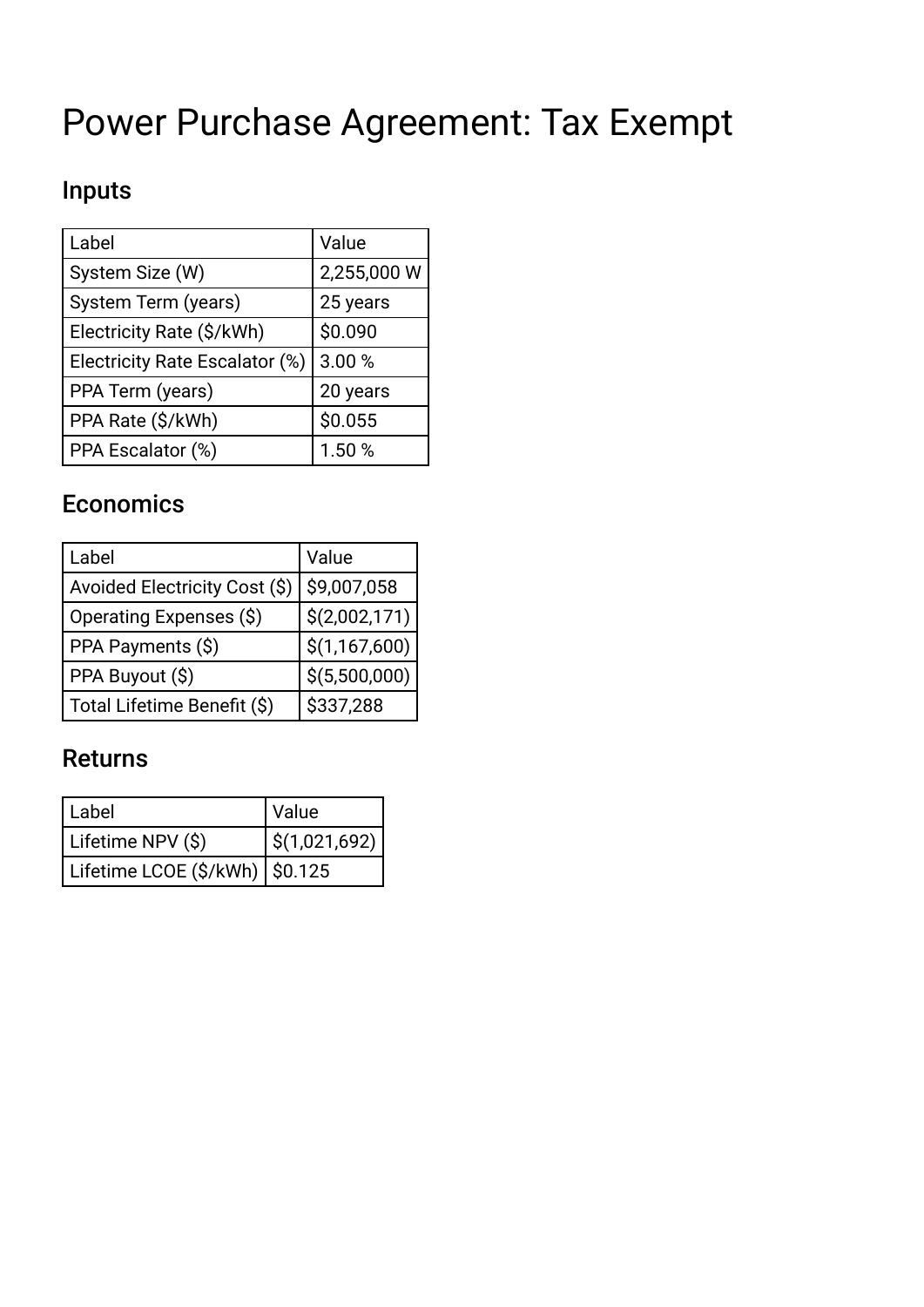### **Yearly Benefit**



The year by year benefit of the system taking into account all revenues and expenses<br>1.000.000

Term (years)

#### Cumulative Beneft



The cumulative economic beneft of the system over its lifetime

Term (years)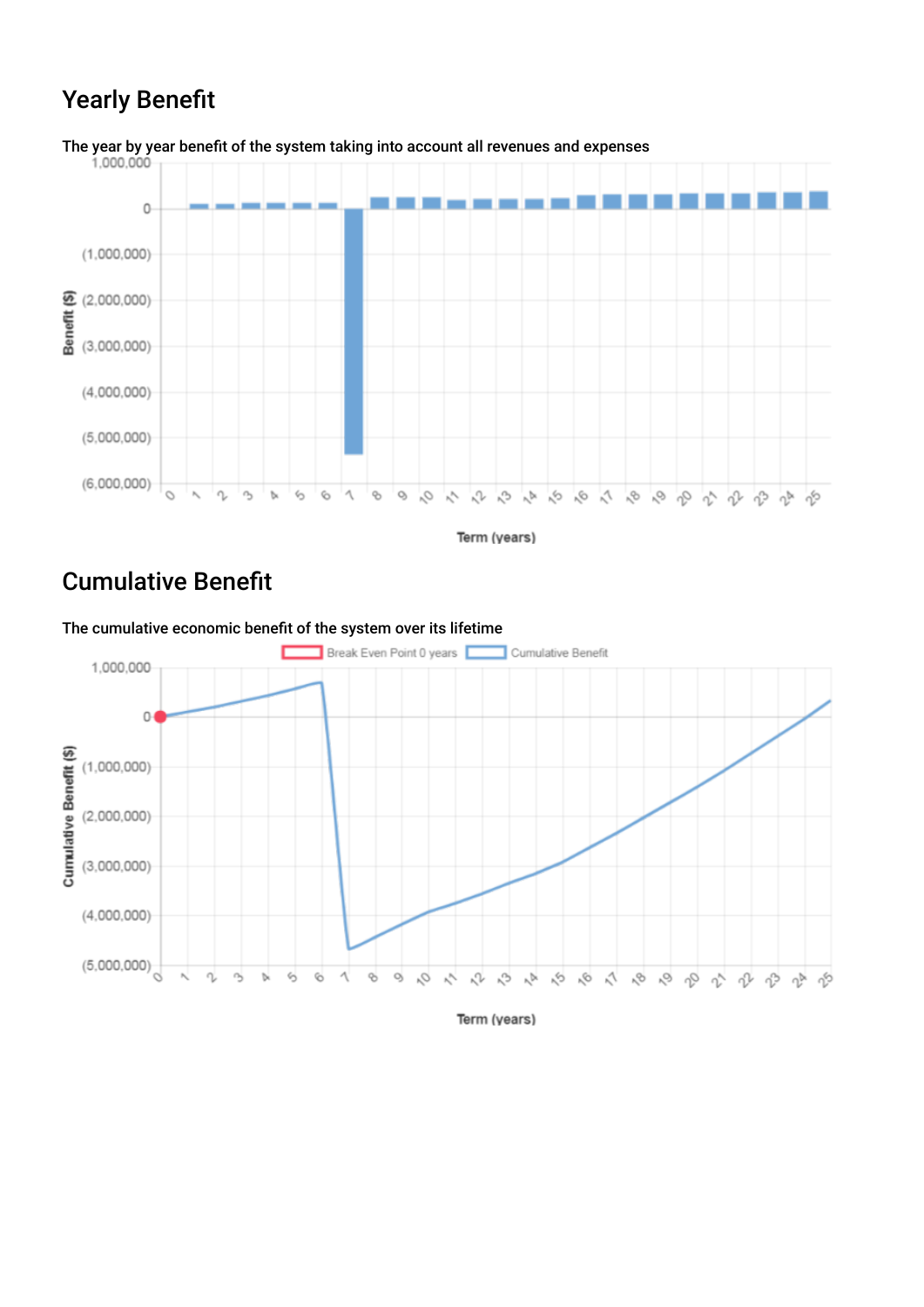### Avoided Electricity Cost



Term (years)

### Electricity Rate vs LCOE



A comparison of the avoided rate of grid electricity vs the levelized cost of solar energy

Term (years)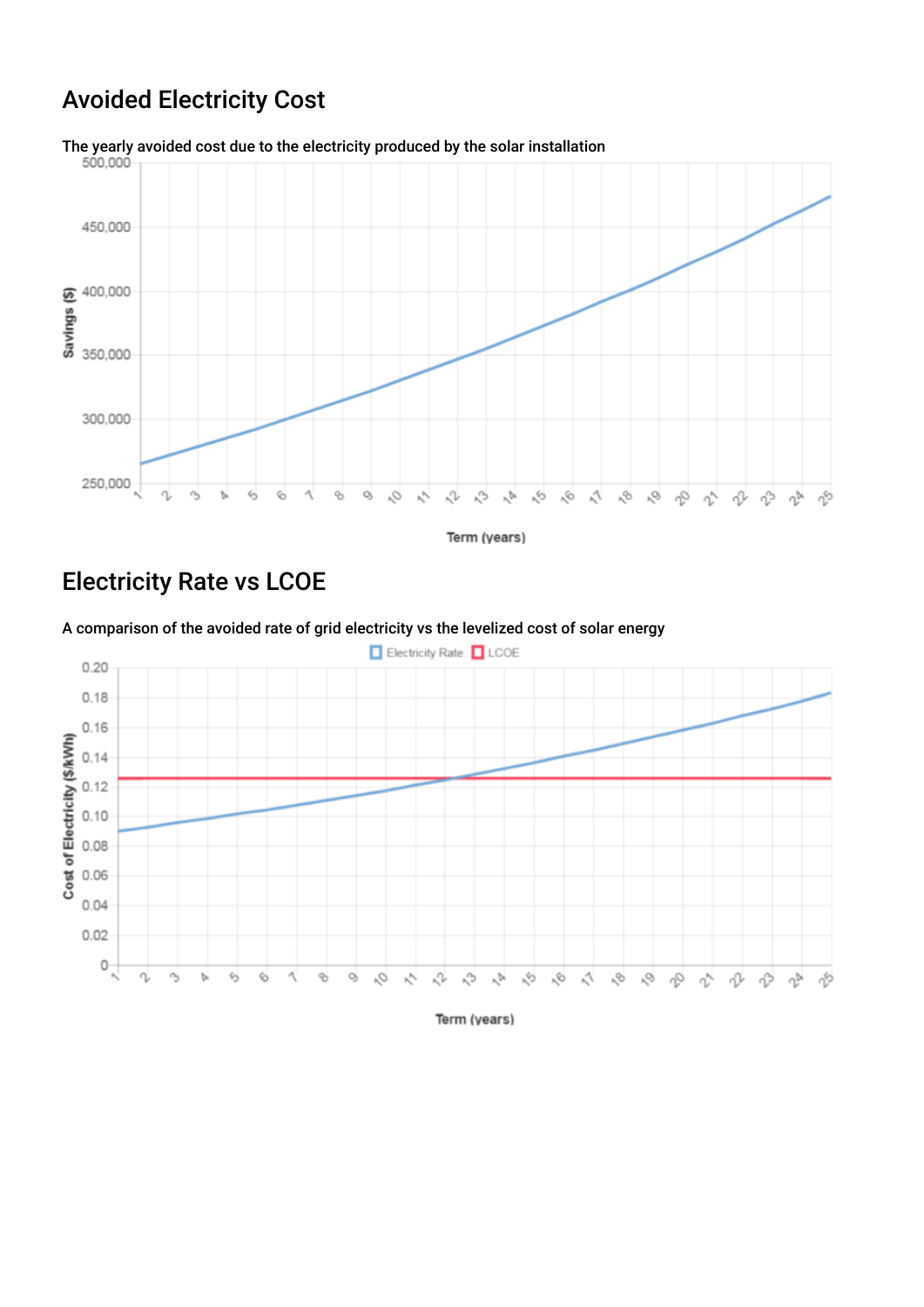## Electricity Rate vs PPA Rate

#### A comparison of the avoided electricity rate vs the PPA rate



Term (years)